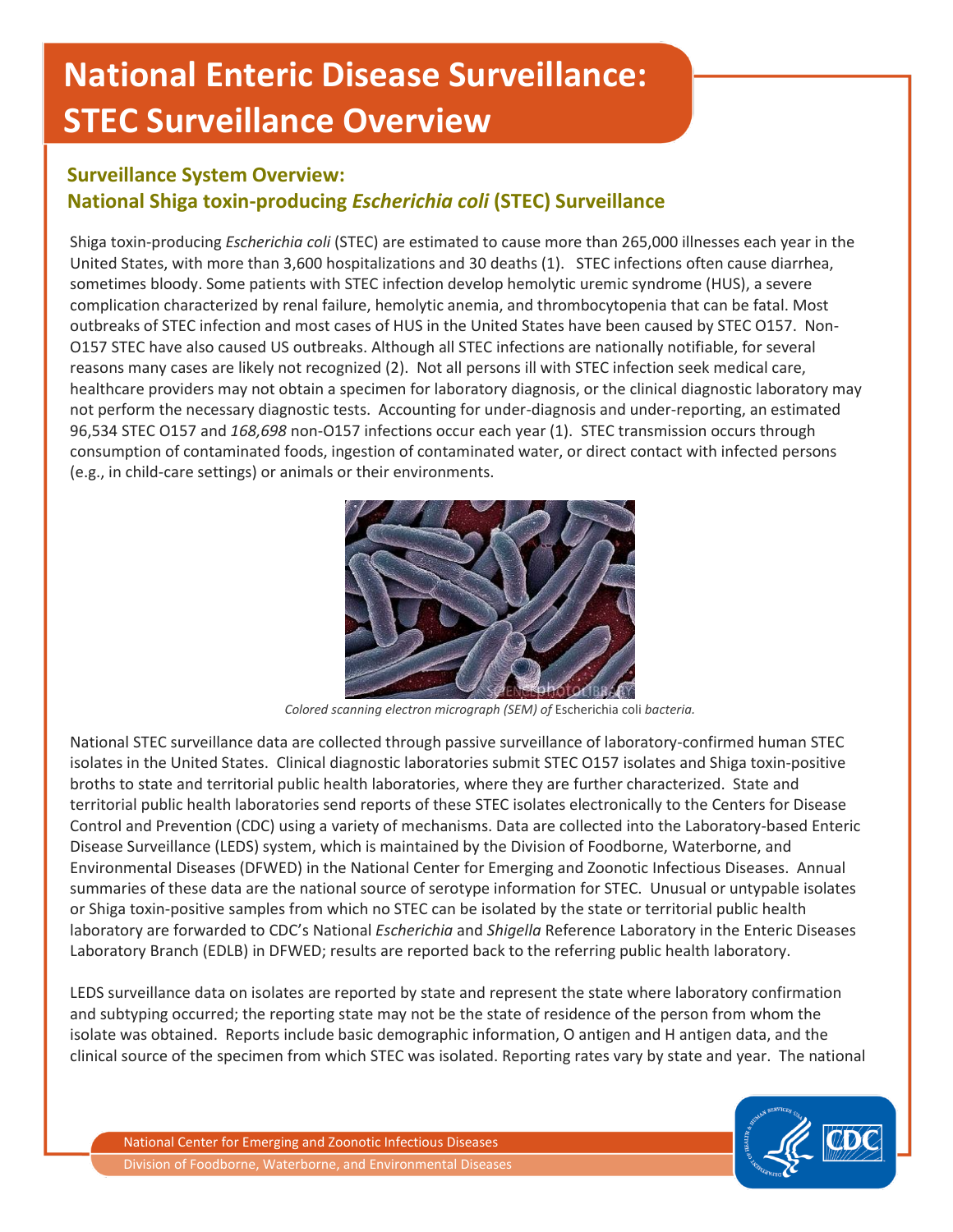STEC surveillance data are dynamic; data from previous years may change as isolate reports are added or corrected. Because national STEC surveillance is laboratory-based, more than one isolate may be sent for a given patient or illness. Thus, more than one serotype may be reported for a given patient or illness, though in practice this occurs rarely. The number of isolates with incomplete and unknown O and H antigen data vary by state and year. As with any surveillance system, data reported to LEDS may have errors. Because the surveillance system is passive, some STEC identified in clinical laboratories may not be reported. LEDS surveillance data can include multiple isolates from a single illness in a patient; therefore, isolation rates are not equivalent to incidence rates.

#### **Other sources of national-level STEC surveillance data**

Several other CDC systems conduct surveillance for STEC infections. The National Notifiable Diseases System (NNDSS) collects and compiles reports of nationally notifiable infectious diseases, including STEC infections (3). NNDSS collects data from states on laboratory-confirmed and probable cases of STEC O157 (since 1996) and non-O157 STEC (since 2000). NNDSS data are collected from states by several mechanisms, including the National Electronic Diseases Surveillance System (NEDSS), which is under development; currently, laboratory-based information such as serogroup and serotype is not available from NNDSS. The National Antimicrobial Resistance Monitoring System (NARMS) monitors antimicrobial resistance among enteric bacteria including STEC O157 from humans (4). The Foodborne Disease Outbreak Surveillance System (FDOSS) uses the National Outbreak Reporting System (NORS) to collect reports of foodborne, waterborne, enteric person-to-person, and animal contactassociated disease outbreaks from local, state, tribal, and territorial public health agencies (5).

#### **Laboratory Identification of STEC**

#### Pathotypes of *Escherichia coli*

*E. coli* that cause diarrheal disease are categorized into six pathotypes based on virulence factors-- enterotoxigenic *E. coli* (ETEC), enteropathogenic *E. coli* (EPEC), enteroinvasive *E. coli* (EIEC), enteroaggregative *E. coli* (EAEC), and enterhemorrhagic *E. coli* (EHEC) (6,7). The term "enterohemorrhagic *E. coli* (EHEC)" is often used interchangeably with "STEC" and is intended to denote the subset of STEC capable of causing bloody diarrhea or HUS. However, because different definitions of EHEC have been used in the scientific literature, to minimize confusion, CDC uses "STEC." The term STEC is preferred for surveillance and is used in this summary because *E. coli* in this group can clearly be identified by their ability to produce one or more Shiga toxins or the presence of the genes encoding these toxins. Shiga toxins are also referred to as verocytotoxins (or verotoxins) and, accordingly, STEC can be referred to as VTEC (verocytotoxin-producing *E. coli*). All *E. coli* can be characterized by their major surface antigens, including somatic (O) antigens and flagellar (H) antigens. Serogroup classification depends on the O antigen only, whereas serotype is more specific, including both the O and H antigens. About 200 STEC serotypes have been recognized. Pulsed-field gel electrophoresis (PFGE) provides further subtyping within serotypes and is an important tool for identifying and investigating outbreaks.

#### Identification of Shiga toxin and virulence factors

The toxin produced by STEC was named based on its similarity in structure and function to Shiga toxin produced by *Shigella dystenteriae* type 1 (8). Identification of an STEC requires demonstrating that an *E. coli* isolate can produce one or more Shiga toxins or that it contains the genes encoding these toxins. However, all *E. coli* O157:H7 strains are considered to be STEC regardless of Shiga toxin testing results, because virtually all strains of this serotype produce Shiga toxin; negative Shiga toxin test results can occur if Shiga toxin genes are lost during infection or culture of the isolate. Shiga toxin (Stx), which is encoded by the *stx* gene, is the main STEC virulence factor. Stx1 and Stx2 are the two primary types of Shiga toxins. The presence of the *stx2* gene has been identified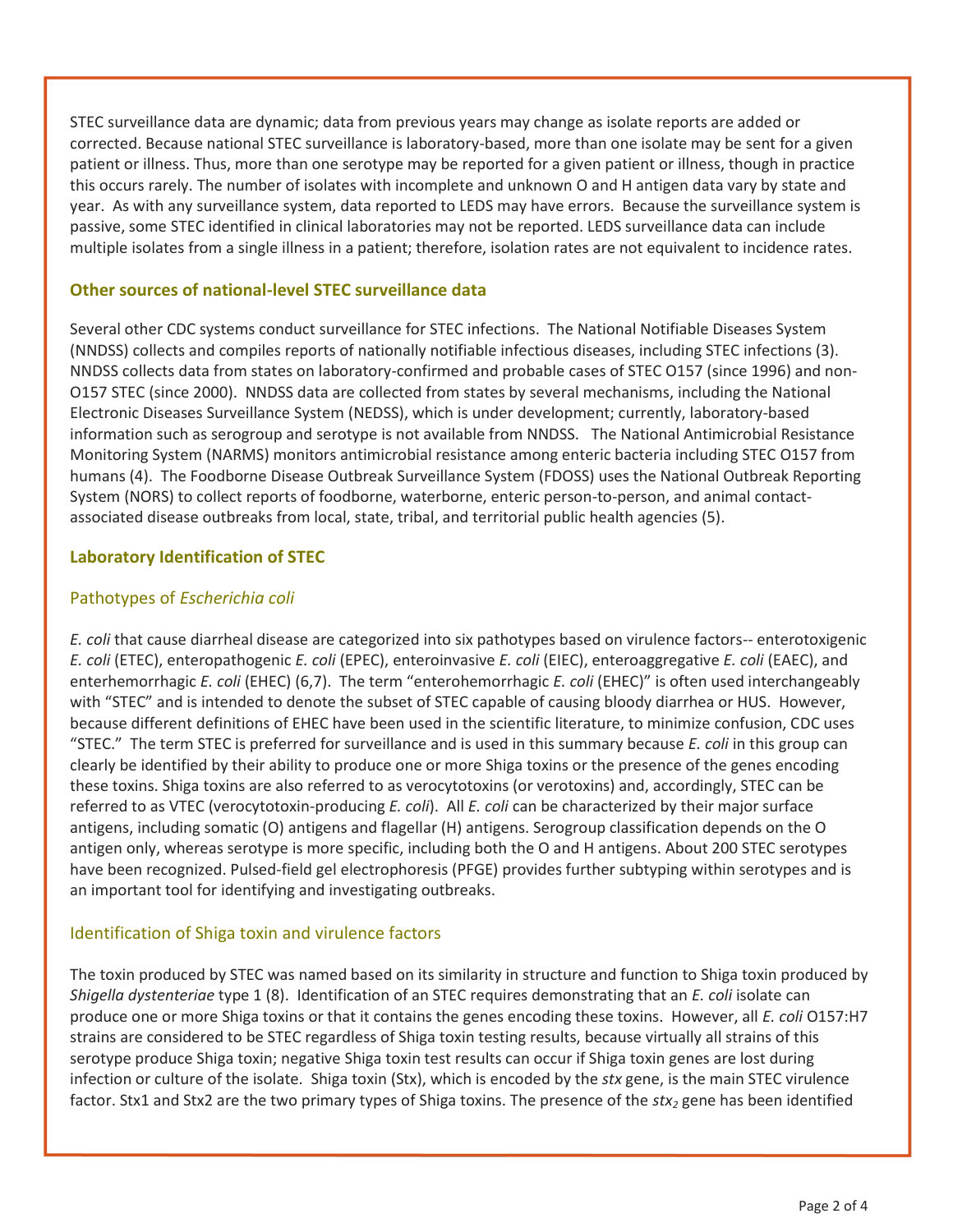as a risk factor for bloody diarrhea and HUS (9). STEC isolates characterized at the CDC Reference Laboratory are tested by polymerase chain reaction (PCR) for *stx*<sub>1</sub> and *stx*<sub>2</sub> genes, but the subtypes of these genes are not routinely assessed.

Before 1995, Shiga toxin was detected by using assays available only at reference and research laboratories. In 1995, the Food and Drug Administration (FDA) licensed the first of several enzyme immunoassays (EIA) for the detection of Shiga toxin. Use of these assays, and related lateral flow antigen detection assays at clinical diagnostic laboratories has greatly increased detection of non-O157 STEC infections.

All available isolate information should be submitted to national STEC surveillance (O antigen, H antigen, rough status [if appropriate], Shiga toxin genes [*stx<sub>1</sub>, stx*<sub>2</sub>] as well as any other virulence factors, if known).

### Testing for STEC

Healthcare providers should notify clinical diagnostic laboratories when STEC infection is suspected so that appropriate testing methods can be applied. All stools submitted for testing from patients with acute communityacquired diarrhea (i.e., for detection of the enteric pathogens *Salmonella, Shigella,* and *Campylobacter*) to clinical laboratories should be cultured for STEC O157 on selective and differential agar. These stools should be simultaneously assayed for non-O157 STEC with a test that detects the Shiga toxins or the genes encoding these toxins. All STEC O157 isolates should be forwarded as soon as possible to a state or local public health laboratory for confirmation and additional molecular characterization (i.e., PFGE analysis and virulence gene characterization). Detection of STEC or Shiga toxin should be reported promptly to the treating physician, to the public health laboratory for confirmation, isolation, and subsequent testing of the organism, and to the appropriate public health authorities for case investigation. Specimens or enrichment broths in which Shiga toxin or STEC are detected but from which STEC O157 are not recovered should be forwarded as soon as possible to a state or local public health laboratory (10).

## **References**

- 1. Scallan E, Hoekstra RM, Angulo FJ, Tauxe RV, Widdowson MA, Roy SL, et al. Foodborne illness acquired in the United States---major pathogens. Emerg Infect Dis 2011; 17(1): 7-15.
- 2. Scallan E, Jones TF, Cronquist A, Thomas S, Frenzen P, Hoefer D, et al. Factors associated with seeking medical care and submitting a stool sample in estimating the burden of foodborne illness. Foodborne Pathog Dis. 2006 Winter; 3(4):432-438.
- 3. National Notifiable Diseases Surveillance System (NNDSS), STEC: [http://www.cdc.gov/osels/ph\\_surveillance/nndss/casedef/shiga\\_current.htm](http://www.cdc.gov/osels/ph_surveillance/nndss/casedef/shiga_current.htm)
- 4. National Antimicrobial Resistance Monitoring System (NARMS):<http://www.cdc.gov/narms/>
- 5. National Outbreak Reporting System (NORS):<http://www.cdc.gov/outbreaknet/nors/>.
- 6. Todar, K. "Pathogenic *E. coli*". Online Textbook of Bacteriology. University of Wisconsin–Madison Department of Bacteriology[. http://www.textbookofbacteriology.net/e.coli.html.](http://www.textbookofbacteriology.net/e.coli.html) Retrieved 5/19/2011.
- 7. Nataro, JP, Kaper, JB. Diarrheagenic *Escherichia coli*. Clin Microbiol Rev. 1998 11:142-201.
- 8. O'Brien AD, Tesh VL, Donohue-Rolfe A, et al. Shiga toxin: biochemistry, genetics, mode of action, and role in pathogenesis. Curr Top Microbiol Immunol 1992;180:65--94.